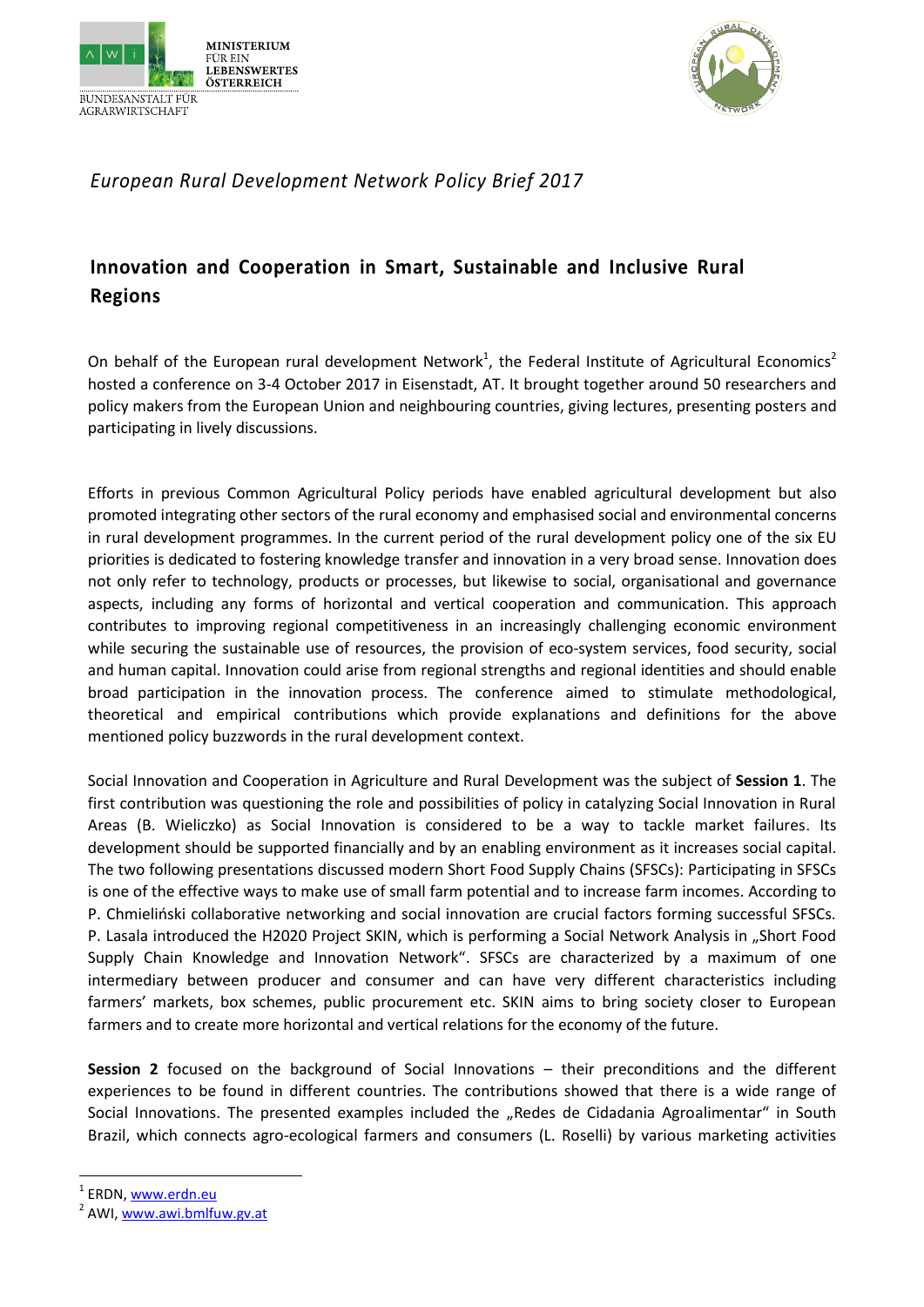



and arrangements. Three examples for Social Innovations in Turkey were given (A. Koc): Tire Dairy Cooperative, Turkish Foundation for Combating Soil Erosion, for Reforestation and the protection of natural habitats and Seferihisar Slow City, showing their contribution to a more sustainable development. S. van den Burg introduced the model of Blue Growth in the Dutch North Sea, explaining some differences of rural development against development at sea. T. Dax presented the H2020 Project PEGASUS which investigates the various drivers and options for public goods especially focusing on ecological and socially beneficial outcomes (ESBOs) resulting from land management. The role and impacts of the Rural Development Programme for sustainable development in rural regions of Slovakia was the focus of J. Kozáková's contribution.

In **Session 3** different strategies and approaches for the agricultural sector were presented and discussed. C. Giuliani introduced social farming services as an emerging and promising sustainable diversification strategy for agriculture and an innovative offer of social services in South Tyrol which provides various added values. A. Ignat highlighted the importance of extension services and the collaboration of all stakeholders in the rural extension network for the innovation flow in agriculture of the Republic of Moldova. A transdisciplinary research project in Burgenland investigated innovative future perspectives for the agriculture in Austria's most eastern province (R. Barthl-Kratochvil), implementing a broad participatory approach but also pointing out obstacles such as short time frames and limited financial resources resulting in a lack of continuity. Another project focused on the Biodiversity Monitoring in High Nature Value Grasslands by farmers in Austria (M. Zacharias, W. Ressi) which relies on the integration of farmers, raising their awareness and with this strategy gaining more trust and spreading of the approach among other farmers.

Various instruments and possibilities for analysing rural areas took centre stage in **Session 4**. The Austrian Communal Audit is an instrument for evaluating the performance of communities in regard to their organisation, infrastructure, finances and environmental aspects (E. Quendler) with the positive effects of improving the economic and environmental situation. V. Székely and D. Michniak presented an assessment of transport accessibility of district centres in Prešov region (Slovakia) within the network of public transport connection and stressed the influence of infrastructure policies on regional and local development. The Romanian Institute of Agricultural Economics (M. Tudor et al.) created a tool to measure the smartness and convergence of regions which includes the dimensions human and social capital, traditional infrastructure, ICT infrastructure, quality of life, management of natural resources and participatory governance. It was shown that low levels of smartness go hand in hand with low economic performance, and that cohesion funds projects were mostly implemented in the most developed areas and the economic disparities increased despite other policy objectives. Ch. Hoffmann investigated Integrated Territorial Strategies for Services of General Interest (INTESI project) in alpine regions and suggested adaptation of services to people's requirements, and re-decentralization taking into account accessibility, mobility and digitalization.

**Session 5** focused on the importance and difficulties of local development strategies in Czech Republic (O. Konencny et al., M. Trantinova), Slovenia (M. Bedrac, T. Cunder) and Georgia (G. Shubitidze) showing that formal and bureaucratic needs often hinder the development of innovative activities. In addition to RD measures also confidence-building among stakeholders and recruiting of enthusiastic persons seem of enormous importance. The evaluation with demanding theoretical requirements sometimes fails because of practical obstacles of data capture and access.

The last **Session 6** emphasized the importance to look across the agricultural sector. A. Fieldsend introduced the extension of the Agricultural Knowledge and Innovation System to an integrative Rural Business Innovation System which comprises all rural businesses. He stated that there are already many